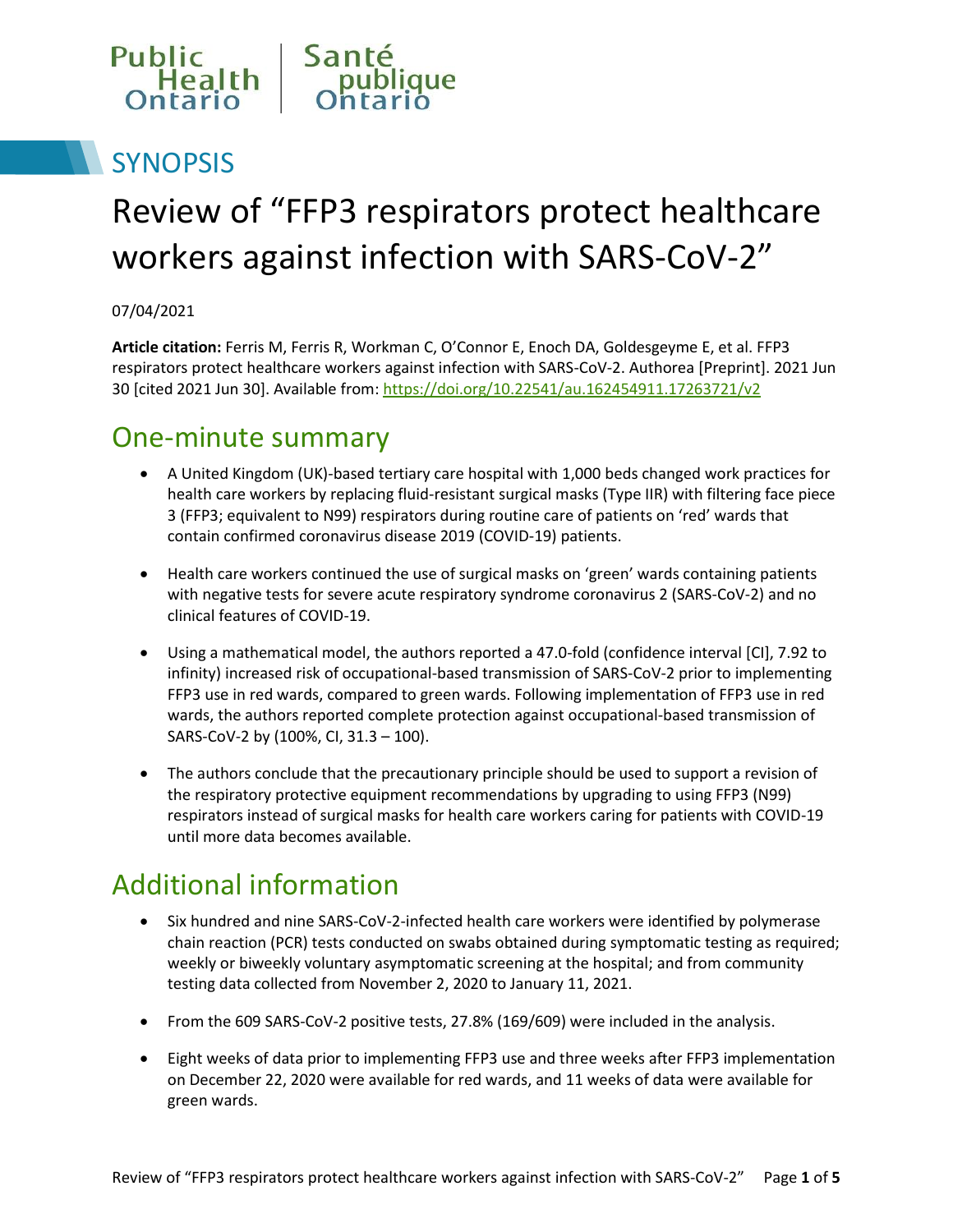- Six green wards were converted to red wards (seven total red wards) during the study period. Health care workers working in converted wards were included in the analysis and assigned to the colour of the ward in which they worked five days prior to their positive SARS-CoV-2 test.
- Green wards had fewer cases per ward day (mean 0.028 cases per ward day), compared to red wards (mean 0.167 cases per ward day), for seven of eight weeks in the period prior to FFP3 implementation ( $P = 0.016$ ).
- There was no statistical difference between wards in the three weeks following FFP3 implementation in red wards (0.11 versus 0.134 cases per ward day in red and green wards, respectively,  $P = 0.5$ ).
- A strong positive correlation with community incidence was reported between the number of cases per ward day in green wards ( $R^2$  = 0.80, P < 0.00005), but not red wards ( $R^2$  = 0.01, P > 0.7). The authors conclude that the rates in green wards are likely mostly driven by communityacquired infections. Also, in conjunction with modelling data, the rates in red wards were not correlated with community rates because most of the infections were occupationally-acquired, prior to implementing FFP3 respirators.
- The authors add that the use of FFP3 respirators was also successful for protecting against any associated increase in transmissibility of the variant of concern, B.1.1.7 (Alpha, first identified in the UK), because there was no increased transmission compared to green wards.
- Universal eye protection was instituted in all wards; however, the type of eye protection was not defined.
- Confidence intervals were defined as the region of parameter space in which the likelihood L was within 2 units of the maximum.
- Confounders considered by the authors were:
	- Rates of natural immunity were low as few health care workers had prior infection.
	- Vaccination was excluded as a confounder because vaccines were not widely available for health care workers until January 8, 2021 and it was not expected that the vaccine given on or after this date would have any appreciable effect by the end of the study period.
	- Frequency of screening was not attributed as a confounder based on the rationale that the proportion of symptomatic and asymptomatic infections detected by screening on red and green wards was similar.
	- Evaluation of compliance with specific infection prevention and control measures on either ward was not explicitly reported other than authors noting that the decision to implement FFP3 respirators was based on a lack of reduction of disparity of infections between red and green wards despite audits indicating good adherence to infection prevention and control measures consistent with Public Health England recommendations.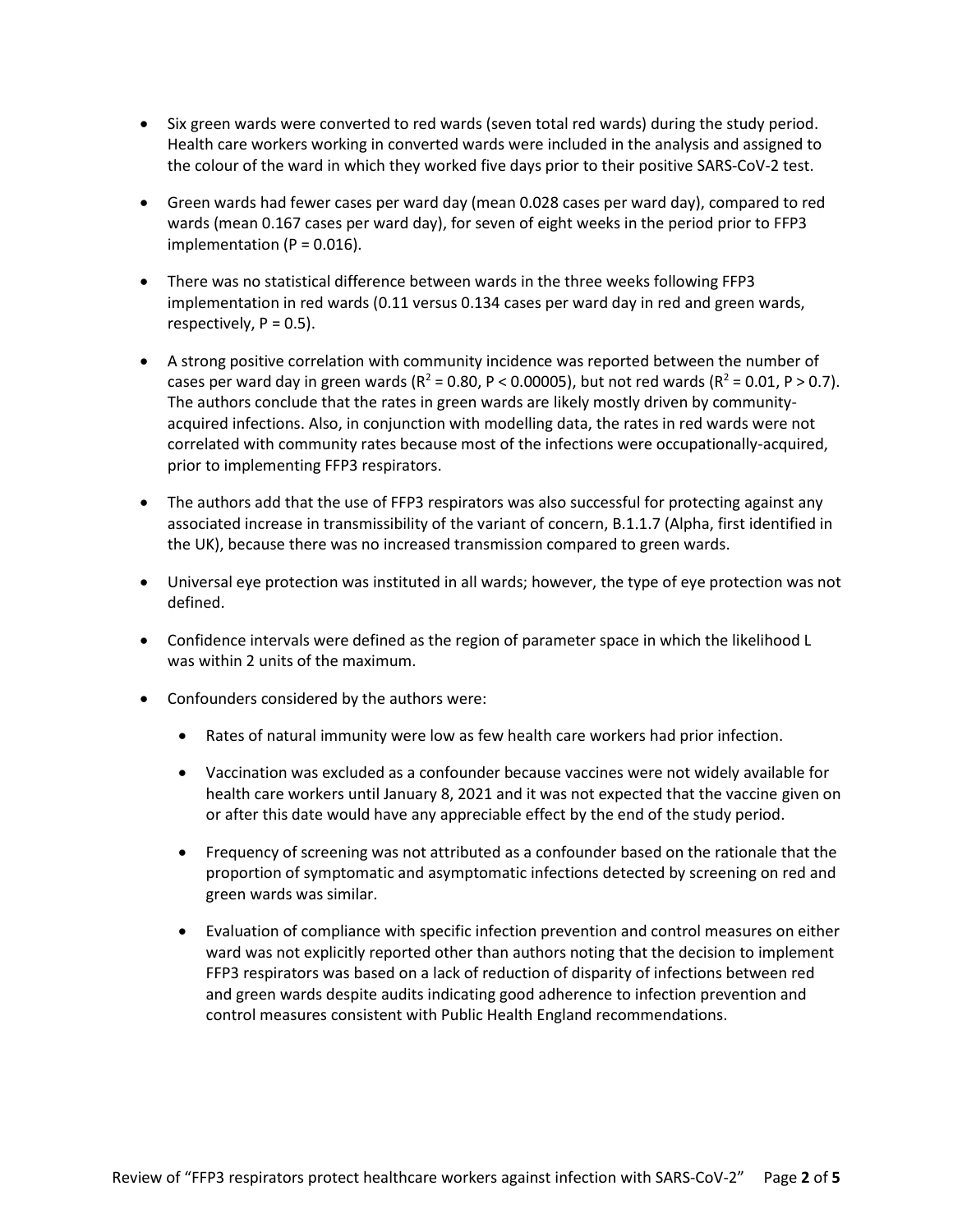# PHO reviewer's comments

- The study uses confirmed PCR-positive tests and an appropriate timeframe for disease transmission of SARS-CoV-2, which are both strengths of the study; however, a small proportion of positive tests were used in the final analysis.
- The authors used an approach to model and analyze data based on per ward days. This does not account for differences in the number of patients or the number of staff and hours per staff providing care to patients on a given ward. Therefore, the number of exposures is not accounted for in the analysis and it is not clear in which direction this could impact the results.
- The model used a fixed variable for incubation period, whereas it would be more appropriate to use a distribution to account for shorter and longer incubation periods.
- Additional epidemiological details would support understanding the nature of infections detected in health care workers. For example, if cases were related or not to an outbreak, linkage analysis of cases, and specific sources of infection. The lack of sequencing data does not allow for direct linkage of infection from patient to staff.
- Data was collected during the second wave of SARS-CoV-2 in the UK. This may have increased rates of infection on both wards including the risk of worker-to-worker transmission.
- Changes in testing protocols were implemented in red and green wards during the study period. These changes may lead to an increase in infections being detected; however, it would also make the estimate of the impact of the FFP3 respirators more conservative.
- The number of red ward days are relatively small in the first eight weeks of the study period compared to green ward days; thus, a single case in a red ward can dramatically affect the cases per ward day, which was reflected in the wide confidence intervals.
- For each ward, the types of procedures conducted were not reported, including relevant aerosol-generating medical procedures. By implementing continual use of FFP3 respirators, there may have been a reduction of high-risk exposures by eliminating opportunities for exposure to aerosol-generating medical procedures without adequate RPE.
- Additional considerations for multifactorial behavioural changes could explain in part some reduction of cases observed in red wards following the implementation of universal use of FFP3 respirators. For example, any additional health and safety training associated with FFP3 respirator use could improve donning and doffing technique as well as refresh knowledge and behaviour related to other infection prevention and control measures (e.g., hand hygiene).
- The authors note that there is existing evidence to support that health care workers who care for COVID-19-positive patients are at increased risk of SARS-CoV-2 infection compared to health care workers who do not. There is however, conflicting evidence for this, with some studies demonstrating a negative relationship (i.e., decreased risk). Therefore, the assumption that this is the case for all settings has not been consistently observed. $^{1,2}$
- Demographics of infected health care workers were not assessed for any trends or explanations for differences in infection rates.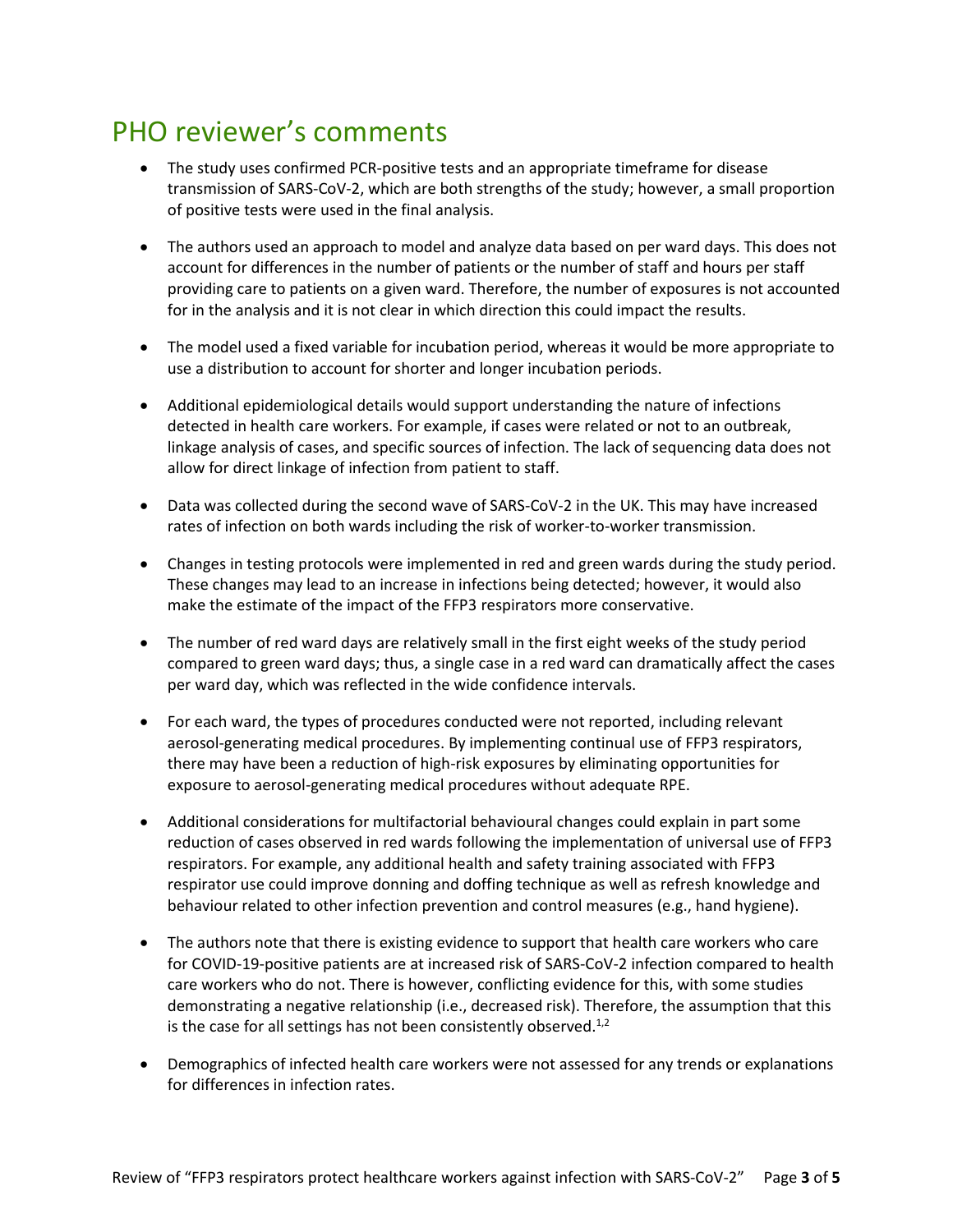- For generalization of these findings to other jurisdictions, it would be of benefit for the authors to have described the basic infection control practices that were implemented and provide descriptions of the wards and room types including features such as ventilation parameters.
- The study does not examine whether FFP3 masks should be used on all wards.
- The correlation coefficient of 0.80 abstracted from figure supplement 1 differed from the value of 0.88 in the body of the text. The error bears little effect on the interpretation of the data, but is noted as a discrepancy.
- This study is published as a pre-print, it has not been peer reviewed and as such the findings should be interpreted with caution.

#### Additional Cited Resources

1. Lai X, Wang M, Qin C, Tan L, Ran L, Chen D, et al. Coronavirus disease 2019 (COVID-2019) infection among health care workers and implications for prevention measures in a tertiary hospital in Wuhan, China. JAMA Netw Open. 2020;3(5):e209666. Available from: <https://doi.org/10.1001/jamanetworkopen.2020.9666>

2. Vahidy FS, Bernard DW, Boom ML, Drews AL, Christensen P, Finkelstein J, et al. Prevalence of SARS-CoV-2 infection among asymptomatic health care workers in the greater Houston, Texas, area. JAMA Netw Open. 2020;3(7):e2016451. Available from: <https://doi.org/10.1001/jamanetworkopen.2020.16451>